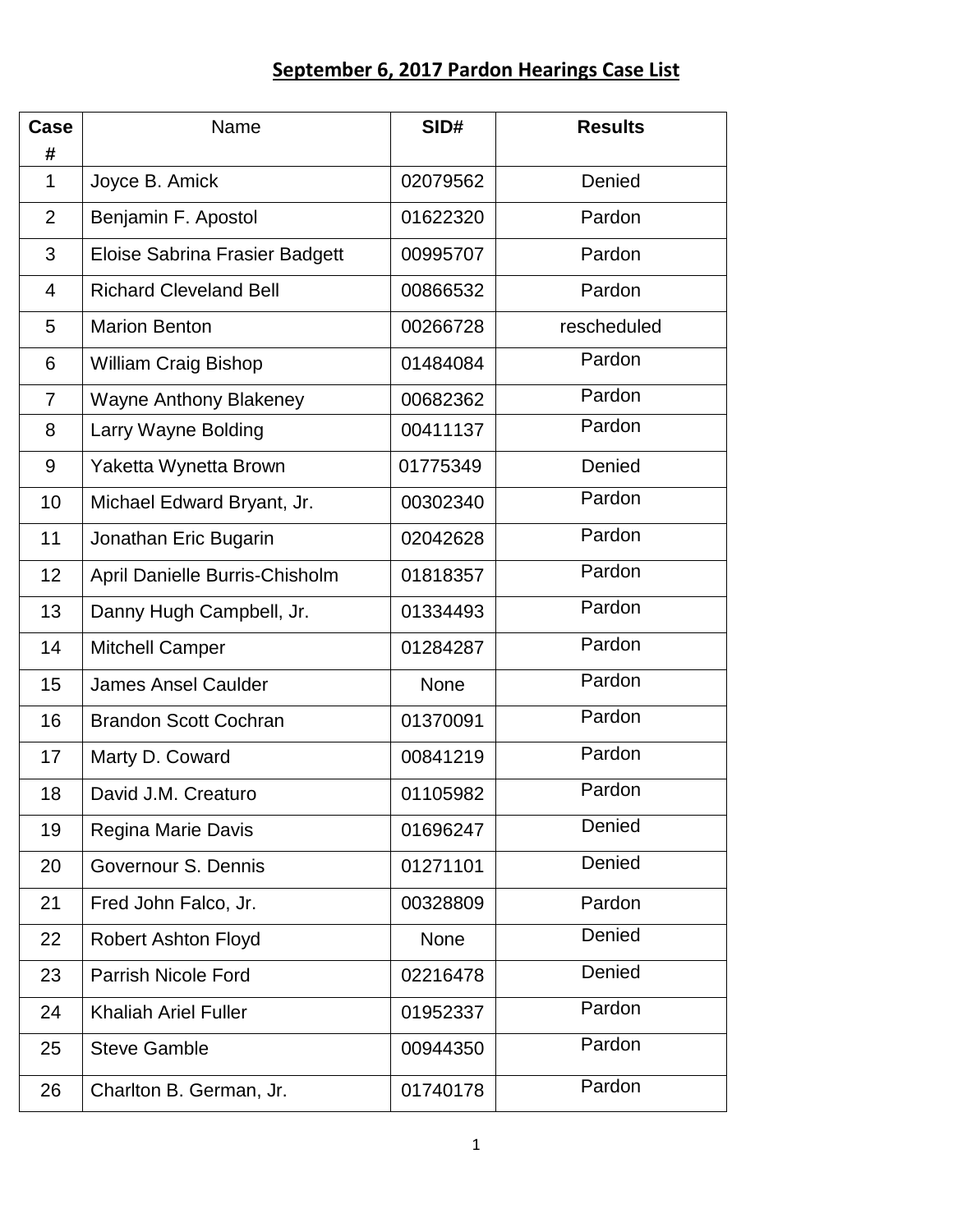## **September 6, 2017 Pardon Hearings Case List**

| 27 | Joseph Lafayette Groves          | 00382249 | Denied      |
|----|----------------------------------|----------|-------------|
|    |                                  |          |             |
| 28 | <b>William Rae Hale</b>          | 00104444 | Pardon      |
| 29 | <b>Antonio Harris</b>            | 00773150 | Pardon      |
| 30 | <b>Bobby Lee Hill</b>            | 00241041 | Pardon      |
| 31 | Jamal Jusef Johnson              | 01519683 | Pardon      |
| 32 | <b>Charles Wren Jones</b>        | 00670642 | Pardon      |
| 33 | Kenneth J. Keitt                 | 00882414 | Pardon      |
| 34 | Amare Shany Jackson Kelly        | 01250493 | rescheduled |
| 35 | Shari M. Legette                 | 02058010 | Pardon      |
| 36 | Michael Chad Littlejohn, Jr.     | 01775729 | Denied      |
| 37 | <b>Bruce Edward Mack</b>         | 00552808 | Pardon      |
| 38 | Junius Ray McAfee                | 01252705 | Denied      |
| 39 | <b>Sheldon Leonard McCleave</b>  | 00835049 | Pardon      |
| 40 | Everette J. McElveen             | 00083773 | Pardon      |
| 41 | <b>Eric Ray Melton</b>           | 01786414 | Pardon      |
| 42 | <b>Crystal Marie Mitchell</b>    | 01507255 | Denied      |
| 43 | <b>Christopher William Myers</b> | 01392284 | Denied      |
| 44 | <b>Derrick Myers</b>             | 00986982 | Pardon      |
| 45 | Jimmy Bryan Owens                | 01022975 | Denied      |
| 46 | <b>Kavish Patel</b>              | 01306073 | Denied      |
| 47 | Jeremy Deshan Patterson          | 02247423 | Denied      |
| 48 | Larry William Pennington, Sr.    | 00085126 | Pardon      |
| 49 | <b>Emmett Phillips</b>           | 01765298 | Denied      |
| 50 | Jeff Lawayne Poston              | 01215585 | Pardon      |
| 51 | Eddie D. Smith                   | 01062330 | Denied      |
| 52 | Kayla Marie Smith                | 01419285 | Pardon      |
| 53 | Bryan E. Stamey                  | 00334104 | Pardon      |